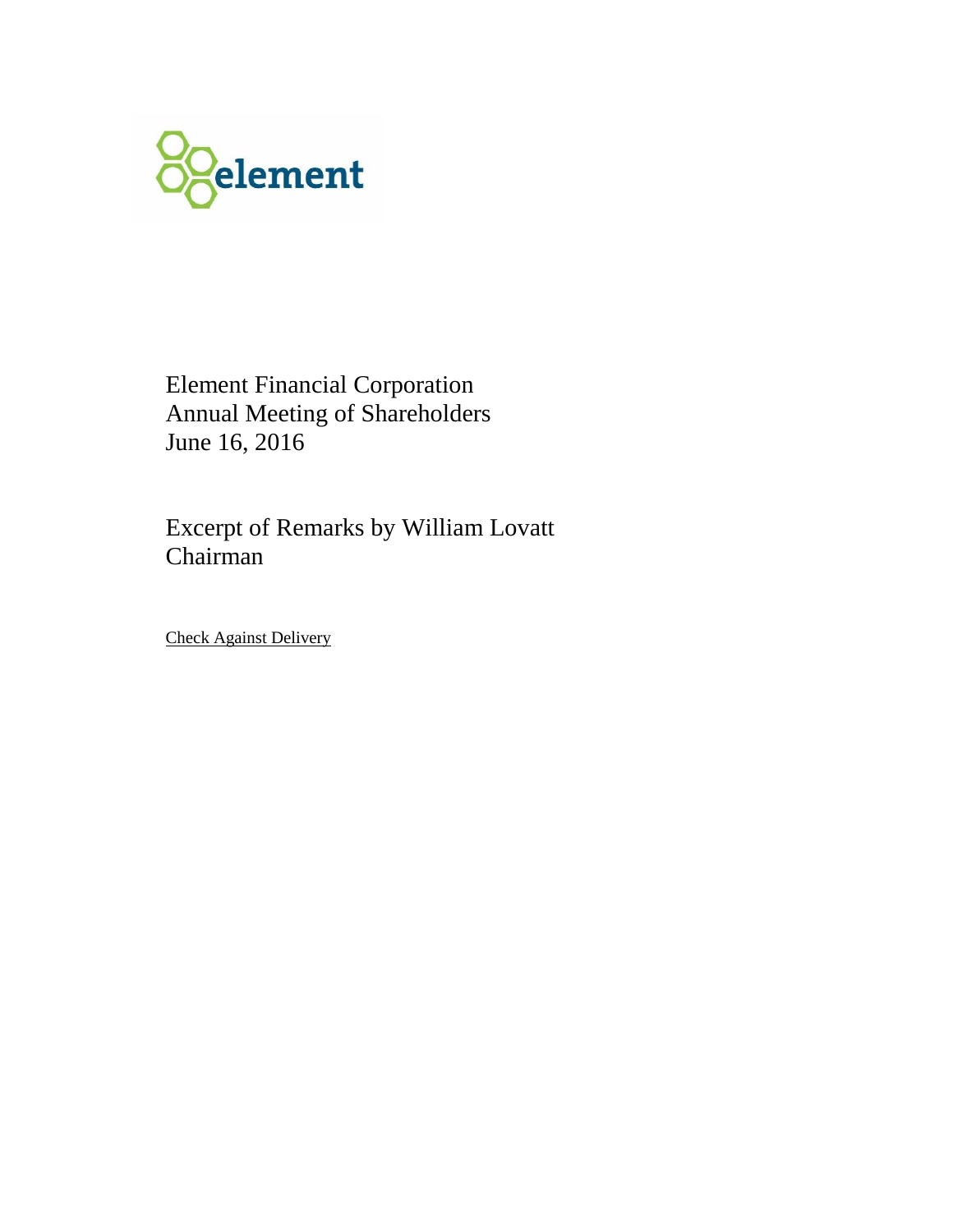Before turning the meeting over to Management, I would like to make a few comments on 2015 accomplishments and compensation. I will also provide an update on the Company's approach to compensation going forward, in the context of the proposed corporate separation.

## **GE Fleet Acquisition**

The following are some observations on the GE Fleet acquisition that we completed in 2015:

- Management negotiated an "exclusive" arrangement with GE;
- The transaction involved performing diligence and acquiring GE Fleet's fleet management operations in the US, Mexico, Australia and New Zealand; and
- As part of the ultimate transaction, Element agreed to acquire GE Fleet's European operations which we subsequently transitioned to our partner BNP Arval before close.

From a financial perspective, the transaction is expected to be 20% accretive to annual EPS and synergies are expected to be in excess of \$100 million. Synergies are derived from scale price advantages, lower financing costs as a result of improved financing terms and credit ratings, and operational efficiencies.

To finance the \$8.9 billion transaction, Element successfully placed an unprecedented \$2.8 billion public offering of subscription receipts, preferred shares and convertible debentures.

The GE Fleet transaction accelerated the process for Element to secure an initial Investment Grade Issuer Rating (BBB) from DBRS.

Element's bank credit facility was increased from \$2 billion to \$8.5 billion, term extended to a 3-year term, and credit spreads reduced by 55 basis points. Element's entire business benefited from these lower funding costs.

The successful acquisition of GE's Fleet Management business positions Element as North America's leading fleet management provider. It expands Element's Fleet operations into Australia and New Zealand, and expands the Element-Arval Global Alliance.

The GE Fleet acquisition was a seminal event for the Company. It was transformational in nature, size and complexity. Indeed, it is a driving factor leading to the proposed initiative to split Element into 2 independent market leading entities, Element Fleet and Commercial Finance.

When we complete the separation, Management will have created the world's largest publicly traded fleet company.

## **2015 Compensation Award Considerations**

Turning to the 2015 compensation awards, I refer you specifically to pages 31 and 34 of the Circular.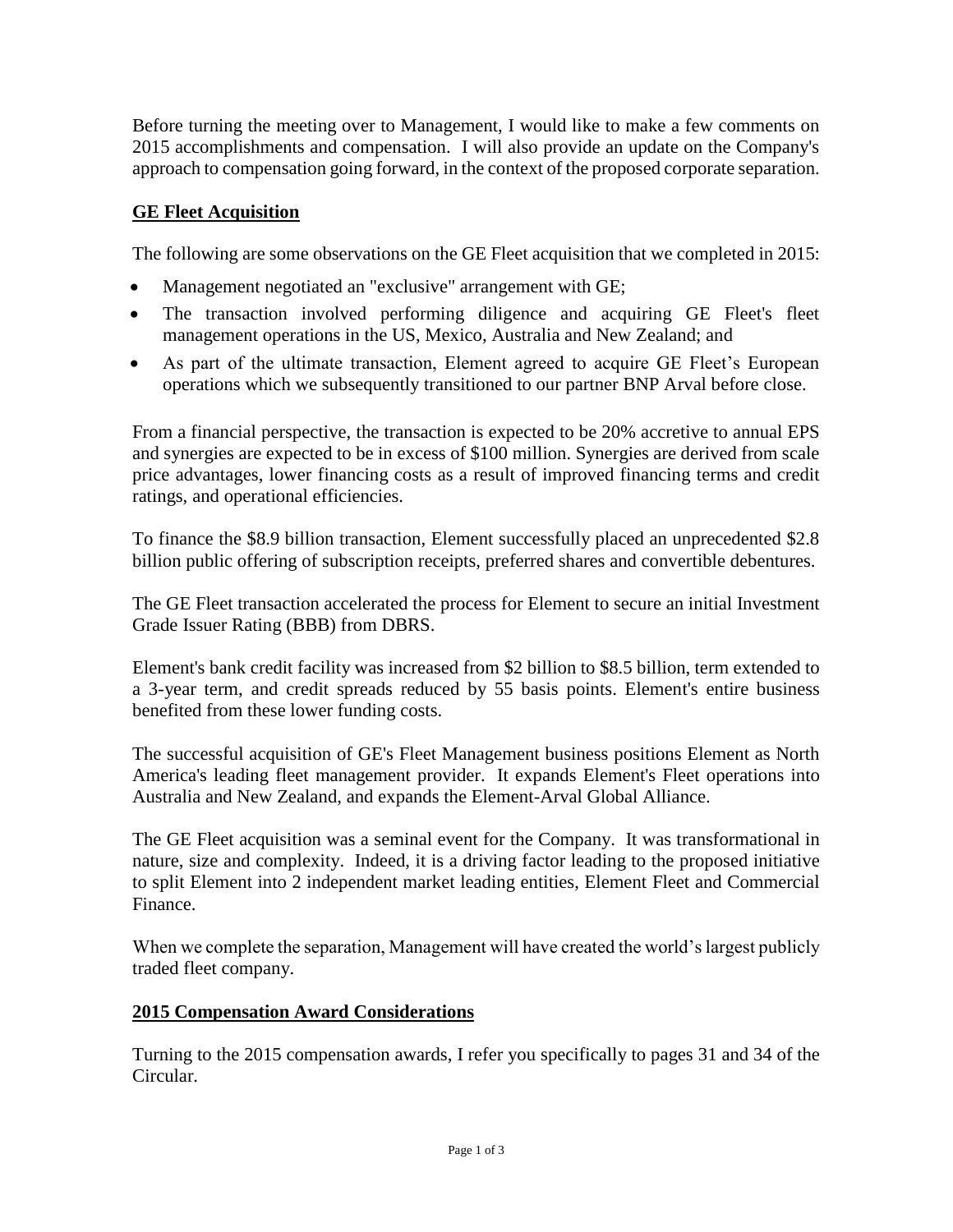The Board granted a supplemental incentive to Management to recognize their significant efforts in completing the transformational GE Fleet management integration.

The Company has completed nine acquisitions since its 2011 IPO, and supplemental incentives have only been awarded twice, both in connection with transformative fleet-based acquisitions.

In lieu of the GE integration incentive, no annual bonus was granted to Management in 2015.

With regard to the 2015 Supplemental Incentive:

- This type of award is contemplated for exceptional performance under Element's executive compensation framework, as set out on page 31 of the Circular, which framework was approved by the "Say on Pay" vote at our 2015 AGM;
- The amount was sized to the transaction considerations I observed on:
- The total award was structurally balanced between cash and PSUs contingent upon specified operating performance (the three performance vesting measures are set out at the top of page 34 of the Circular);
- In addition to these specific performance measures, vesting is conditional upon achieving EPS targets; and
- The Board has the ability to "clawback" the cash portion of the bonus award, if integration and cost savings metrics are not materially met.

We received feedback from our stakeholders on the 2015 compensation awards, including total amount, PSU metrics, and extraordinary timing and accounting treatment.

My strong view is that the 2015 compensation awards were well in line with the Compensation Philosophy and corporate accomplishments. Our "Say on Pay" vote this year received robust support from our shareholders with over 80% in favour; however, we do continue to listen to our stakeholders and they have made certain constructive comments which we will adopt going forward.

## **Proposed New Compensation Structure**

As Element transitions to two corporate entities, Management and the Board are developing a compensation structure which reflects shareholder feedback and is "right sized" to the scale of each business, while continuing to provide strong incentives for business growth.

The Management Group is significantly invested in Element's equity, both directly and through compensation awards. For senior management, there will be no special separation awards linked to the split of the Company. Management will be rewarded through their equity ownership, if the market views the transaction favourably.

The compensation structure will reflect a balanced approach to short-term, medium-term and long-term incentives.